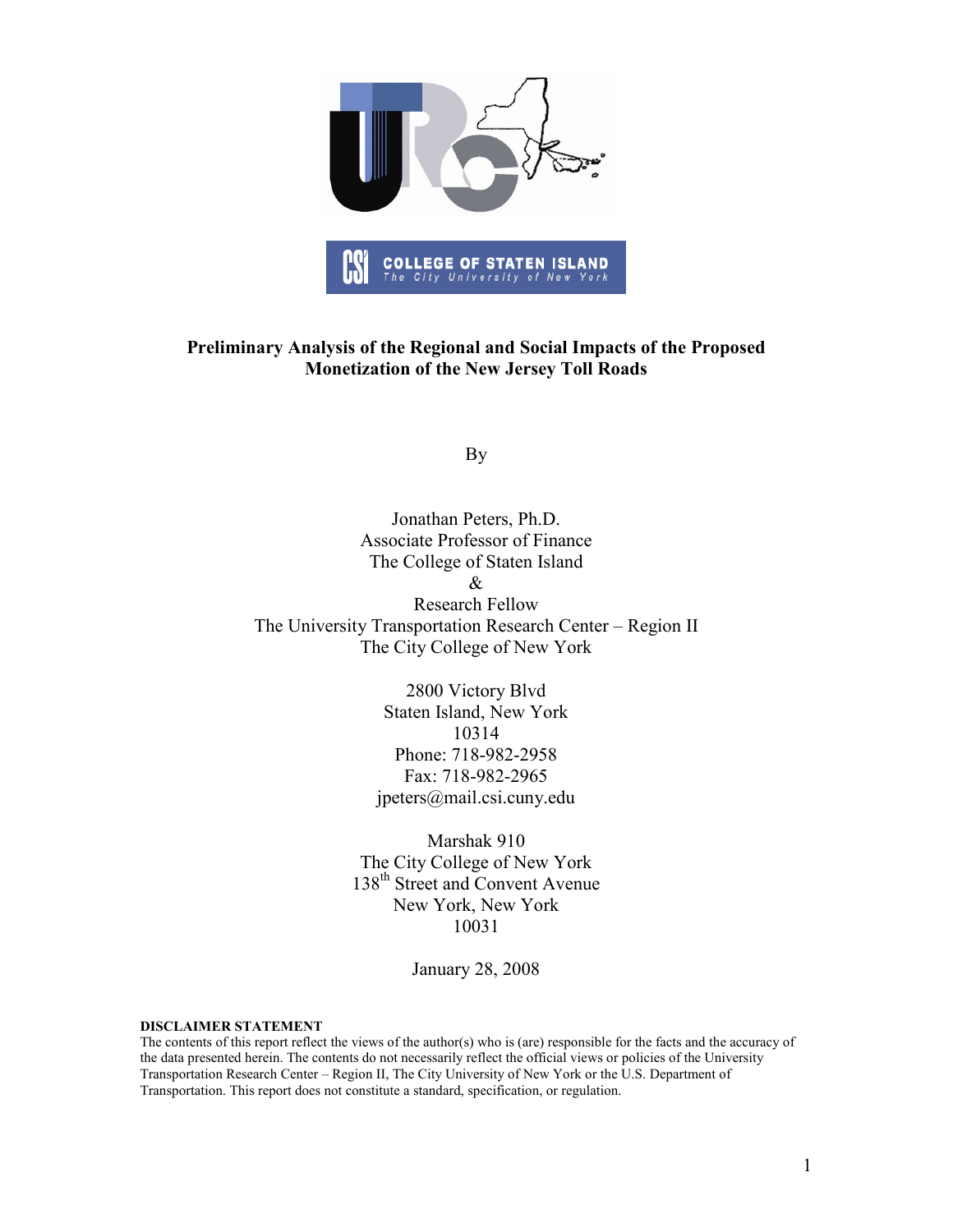## Introduction

The Governor of the State of New Jersey, Jon Corzine in his State of the State Address on January 8, 2008 proposed a major set of initiative to solve the general financial problems of the state. A key component of that proposal was a monetization proposal for a number of existing toll roads in the state as well as the addition of tolls to a five mile segment of an existing highway. The core of this proposal is the transfer of control of the toll roads to a public benefit corporation using a concession agreement. This concession agreement is proposed to allow for a series of four 50% increases as well as inflation escalations. The compounded impact of these effects is an approximately 788% increase in tolls over the period 2007 to 2022.

His proposed roads are listed in Table 1.

| Roads                                                              | Mileage |
|--------------------------------------------------------------------|---------|
| The New Jersey Turnpike                                            | 123     |
| The Garden State Parkway                                           | 173     |
| The Atlantic City Expressway                                       | 44      |
| Route 440 from the Outerbridge Crossing to The New Jersey Turnpike |         |

As a public service, the CUNY High Performance Computing Facility (CUNY-HPC) at the College of Staten Island and the University Transportation Research Center (UTRC-2) under the direction of Dr. Jonathan Peters has performed a detailed analysis of existing and proposed tolls based upon toll collection data proved by the Gannett New Jersey Organization from the New Jersey Turnpike Authority. This data base provides at a Zip Code level combined Business and Residential toll data for electronic toll collection users on both the New Jersey Turnpike as well as the Garden State Parkway. These accounts are classified based on billing address by account. A summary of the dollar value of these accounts and a comparison to total 2006 toll data are provided in Table 2.

#### Table 2: Data Coverage

| $10010 = 10000$                                                                     |                     |                               |  |
|-------------------------------------------------------------------------------------|---------------------|-------------------------------|--|
| Road                                                                                | <b>NJ</b> Turnpike  | <b>Garden State Parkway</b>   |  |
| <b>Gannett Data (Dollars)</b><br><b>Total Tolls in 2006 (Dollars)</b> \$533,399,014 | \$132,412,487       | \$88,332,576<br>\$203,879,971 |  |
| <b>Percent of Tolls (Dollars)</b>                                                   | 24 8 <sup>o</sup> % | 43.3%                         |  |

#### Research Plan

While this data set does not allow us to do a full analysis of the social impacts of toll collection in New Jersey, the data represents some of the best public information on the incidence of toll burden on various social classes as well as the best regional data on toll burden in public hands.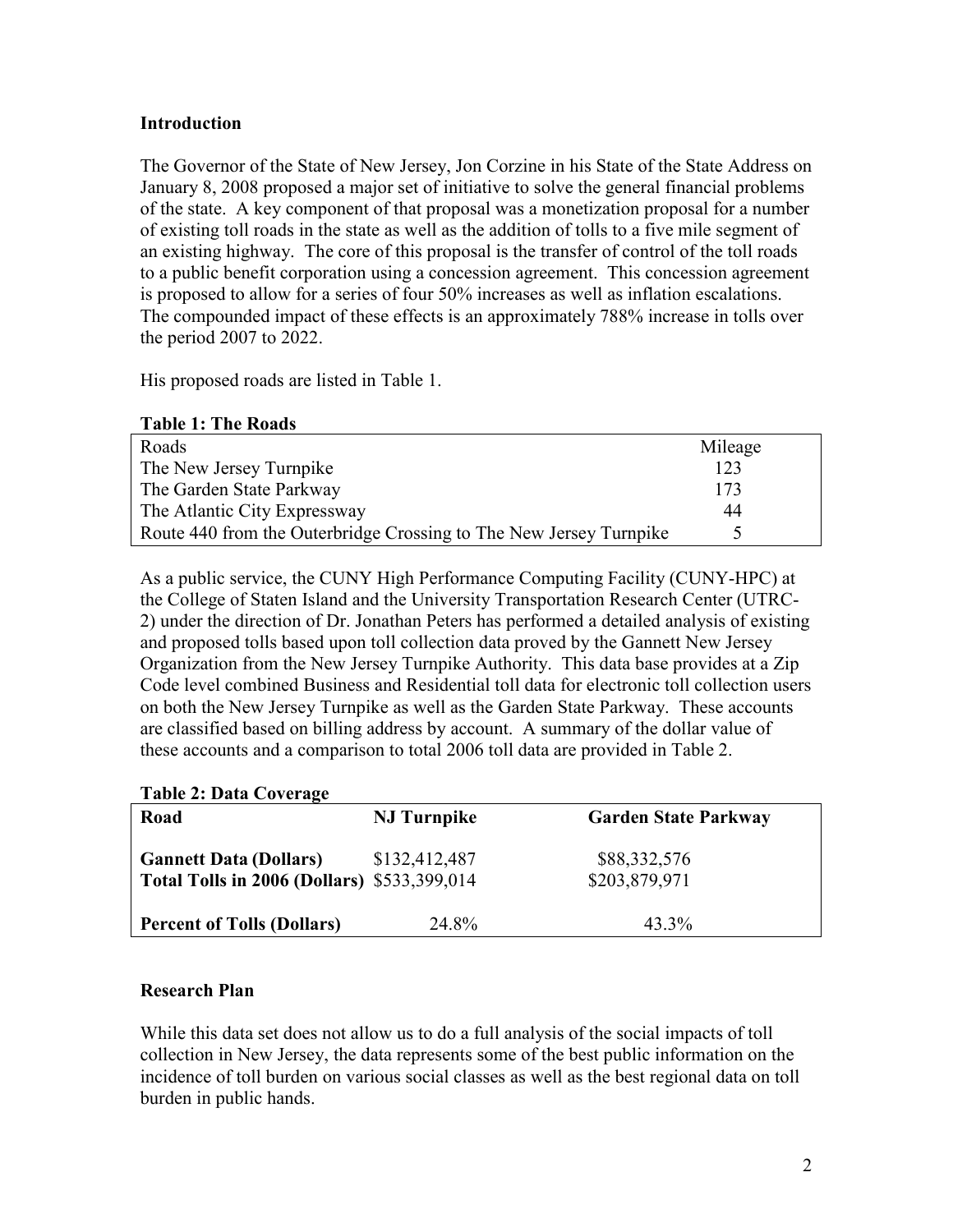While it is normal for academic research to proceed at a pace that is considerably more reflective than the public policy agenda, there exists a pressing need for the people and civic leaders of New Jersey to have a reasonable set of measures of toll burden to use in the public discourse of the monetization proposal. The Governor of New Jersey has set a goal of implementing the monetization proposal by March 31, 2008. We therefore are providing this preliminary report of the toll burden data by county and zip code. It should provide significant insight into the overall impact of toll burden across the state.

The authors have further plans for detailed toll burden analysis based on both additional analysis of the current data base as well as based upon improved toll collection and demographic information. In particular, it would be useful to be able to directly see the impact of toll costs on individual households.

# **Methods**

The New Jersey Turnpike Authority under a Freedom of Information Act request from Gannett New Jersey provided E-ZPass toll collection data from the period July 2006 to June 2007. This data was supplied to the authors by Gannett New Jersey and provides us with 262,177,285 transactions representing \$220,745,063 in tolls. While not an ideal format for regional comparisons, the ubiquitous nature of zip codes make them a useful and standard form of data aggregation. The New Jersey Turnpike Authority data is provided for 704 Zip Codes across the state in their E-ZPass account file.

To provide some measure of social and regional equity, the CUNY HPC summarized the data to match with the data from the 2000 Census. The Census Bureau provides data at various levels of aggregation, including state, county and by Census Tract and Block. None of these summaries are exactly convertible to match with Zip Code level data.

The Census Bureau also provides data in a standardized form of zip code summary – the ZCTA code data. These files contain data from the U.S. Census summarized to reflect the "primary" zip code for a particular region. With 580 separate municipalities and 21 counties, New Jersey has a significant level of governmental fragmentation. As an added complexity, the U.S. Postal Service does not plan zip codes on the basis of municipal boundaries. We therefore had to perform some adjustments to the zip coding of the toll data to have a good fit with the ZCTA data. We then summarized the 704 reported zip codes from the toll data into the 580 ZCTA codes and merged the two data sources.

The authors have performed an extensive review of the zip codes in the data base to provide the best match of zip codes and demographic data. We are able to assign \$217,387,759 of the \$220,745,063 in tolls or 98.47% of the toll data to a ZCTA code area. The remaining tolls - \$3,357,304.00 will be further analyzed to find the best possible match in the ZCTA data. As we have a small portion of the toll data is still unassigned, the reported results may slightly understate the true burden at the town level. Any unassigned tolls are placed in a general county category and given the zip code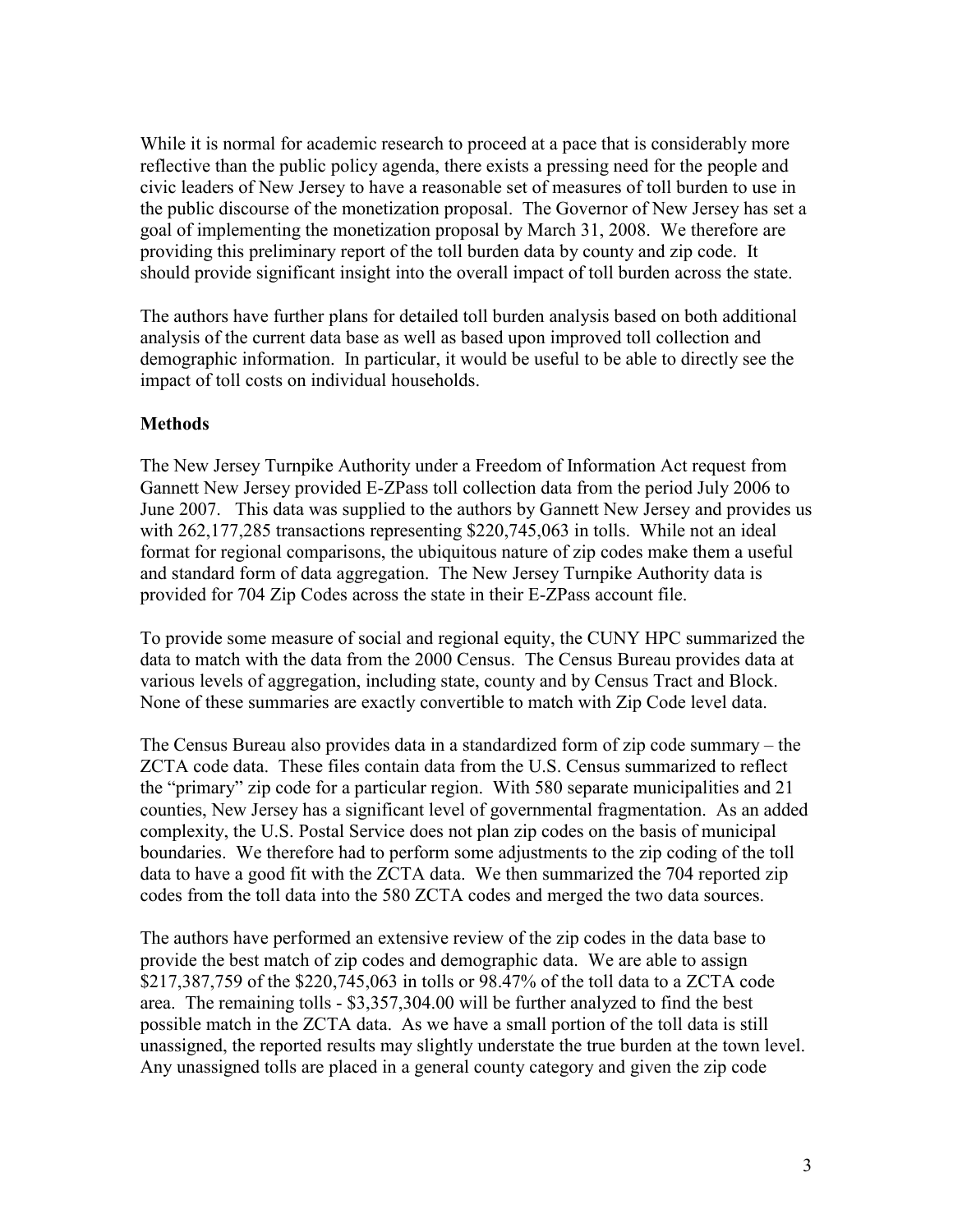99999. As such, the county level data is currently the most accurate in terms of measuring the burden by region.

At the county level, the ZCTA codes allow us to summarize the data at the county post office level. The County Post Office summary does not exactly match the true county level data, as some post office boundaries cross county boundaries. However, the overall fit is generally good and the regional population summaries vary by a relatively small percentage. For ease of discussion, we will consider ZCTA and Zip Codes to be the same for the rest of this report.

# **Results**

Based upon the conceptual idea of regional equity and social justice, we developed metrics of the burden of GSP & NJTPK tolls by zip code. These concepts are further developed and discussed in numerous papers on environmental justice and regional analysis. Readers are encouraged to review "Environmental Justice Regional Analysis: Baseline and Time Series Data" by the North Jersey Transportation Planning Authority for further information. It provides a useful review of some of the concepts as they relate to Northern New Jersey.

# Metric I: Per Capita Burden

Our first metric was the burden per capita. By dividing the total tolls collected in a region by the population we estimate the cost per person on average in that ZCTA code area. There are some limitations in this method, as we have both business and residential toll collection data for a particular area. However, the concept of per capita burden does have some value as it weights in both the residential as well as the commercial activity of a region. In this form of analysis, the heaviest burdens by ZCTA code are carried in areas that appear to have high levels of commercial activity. Certain ZCTA code in areas such as Trenton, Teterboro and Hainesport exhibit extremely high toll burdens per capita and our expectation is that these areas are localized zip codes that serve high concentrations of business. Further analysis of these areas is currently under way. For graphing purposes, these extreme values are omitted from the data.

As is clearly shown in Chart 1, the general relationship between income and per capita toll burden for the majority of zip codes (2 observations omitted – Hanesport (08036) and Teterboro (07608)) is quite variable. As one can clearly see, there is a significant amount of variation in terms of burden as related to the income per capita. A significant number of towns with relatively low incomes have very high burdens under existing tolls.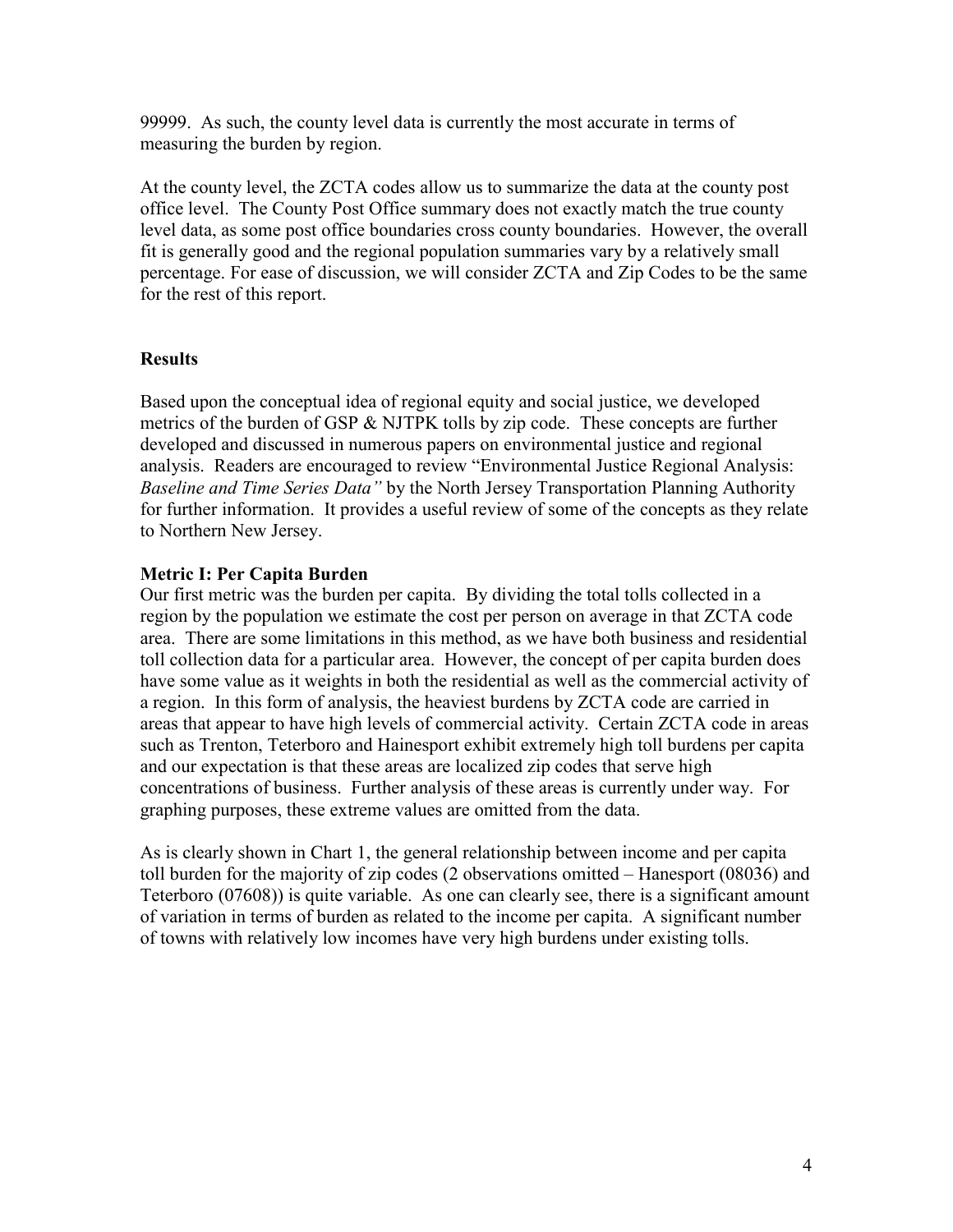



In addition, the wealthiest zip codes in New Jersey all have relatively low burdens per capita. Of the 34 zip codes that had per capita incomes greater than \$50,000, all had burdens less than \$60 per capita (\$58.40 dollars maximum in Sea Girt (08750). As a group, these 34 towns had an average burden of \$23.10 per person. Teterboro (07608) was excluded from this analysis as it is clearly and outlier in the data. Table 3 provides detailed information on all zip codes with an average income greater than \$50,000 per capita in 1999.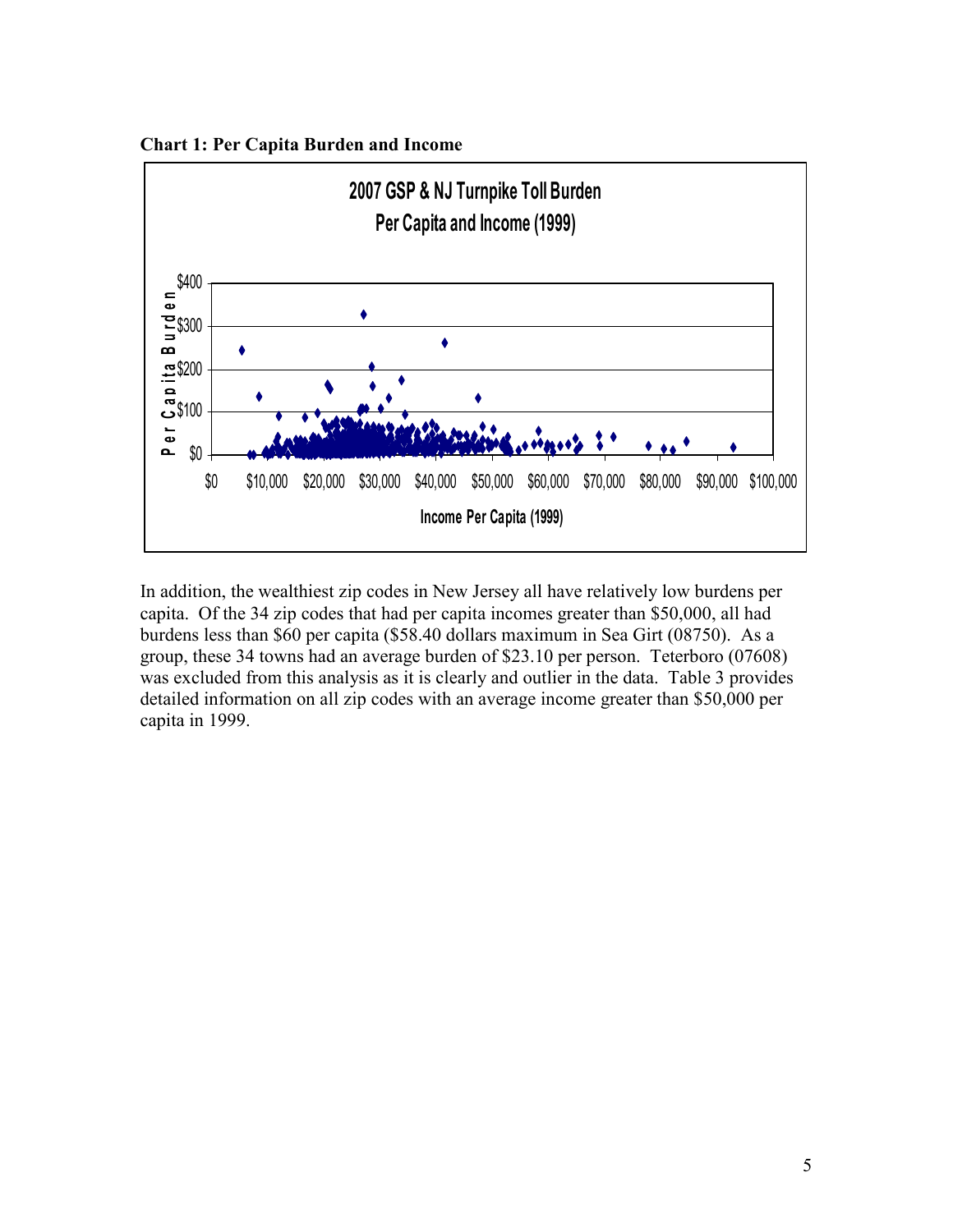# Table 3: Highest Income Zip Codes

| Zip Code | Postal Office           | County        | Income Per    | Toll Burden       |
|----------|-------------------------|---------------|---------------|-------------------|
|          |                         |               | Capita (1999) | Per Capita (2007) |
| 07078    | <b>SHORT HILLS</b>      | Essex         | \$92,940.00   | \$<br>18.34       |
| 07428    | MC AFEE                 | <b>Sussex</b> | \$84,595.00   | \$<br>30.53       |
| 07931    | <b>FAR HILLS</b>        | Somerset      | \$82,227.00   | \$<br>8.73        |
| 07620    | <b>ALPINE</b>           | Bergen        | \$80,621.00   | \$<br>15.50       |
| 07021    | <b>ESSEX FELLS</b>      | Essex         | \$77,787.00   | \$<br>21.85       |
| 07608    | <b>TETERBORO</b>        | Bergen        | \$72,613.00   | \$<br>7,136.17    |
| 07760    | <b>RUMSON</b>           | Monmouth      | \$71,585.00   | \$<br>42.58       |
| 07924    | <b>BERNARDSVILLE</b>    | Somerset      | \$69,141.00   | \$<br>19.23       |
| 07842    | <b>HIBERNIA</b>         | Morris        | \$69,081.00   | \$<br>43.75       |
| 07458    | <b>SADDLE RIVER</b>     | Bergen        | \$65,634.00   | \$<br>22.42       |
| 07046    | <b>MOUNTAIN LAKES</b>   | Morris        | \$65,086.00   | \$<br>9.95        |
| 08738    | MANTOLOKING             | Ocean         | \$64,790.00   | \$<br>36.73       |
| 07423    | HO HO KUS               | Bergen        | \$63,594.00   | \$<br>24.06       |
| 07901    | <b>SUMMIT</b>           | Union         | \$62,167.00   | \$<br>20.26       |
| 07934    | <b>GLADSTONE</b>        | Somerset      | \$60,789.00   | \$<br>7.24        |
| 07928    | <b>CHATHAM</b>          | Morris        | \$60,654.00   | \$<br>22.34       |
| 07976    | <b>NEW VERNON</b>       | Morris        | \$59,844.00   | \$<br>23.03       |
| 07417    | <b>FRANKLIN LAKES</b>   | Bergen        | \$59,763.00   | \$<br>14.52       |
| 07043    | <b>MONTCLAIR</b>        | Essex         | \$58,569.00   | \$<br>26.30       |
| 08858    | <b>OLDWICK</b>          | Hunterdon     | \$58,330.00   | \$<br>54.96       |
| 07632    | <b>ENGLEWOOD CLIFFS</b> | Bergen        | \$57,399.00   | \$<br>22.90       |
| 08558    | <b>SKILLMAN</b>         | Somerset      | \$55,876.00   | \$<br>20.43       |
| 07920    | <b>BASKING RIDGE</b>    | Somerset      | \$54,753.00   | \$<br>10.14       |
| 07921    | <b>BEDMINSTER</b>       | Somerset      | \$53,211.00   | \$<br>7.47        |
| 07670    | <b>TENAFLY</b>          | Bergen        | \$53,170.00   | \$<br>14.84       |
| 08836    | <b>MARTINSVILLE</b>     | Somerset      | \$53,167.00   | \$<br>7.79        |
| 07750    | MONMOUTH BEACH          | Monmouth      | \$52,862.00   | \$<br>42.73       |
| 07945    | <b>MENDHAM</b>          | Morris        | \$52,694.00   | \$<br>9.19        |
| 08212    | <b>CAPE MAY POINT</b>   | Cape May      | \$52,689.00   | \$<br>25.12       |
| 07930    | <b>CHESTER</b>          | Morris        | \$52,250.00   | \$<br>9.63        |
| 08248    | <b>STRATHMERE</b>       | Cape May      | \$52,045.00   | \$<br>30.50       |
| 07627    | <b>DEMAREST</b>         | Bergen        | \$51,939.00   | \$<br>17.99       |
| 07450    | <b>RIDGEWOOD</b>        | Bergen        | \$51,658.00   | \$<br>19.26       |
| 07310    | <b>JERSEY CITY</b>      | Hudson        | \$50,741.00   | \$<br>27.84       |
| 08750    | <b>SEA GIRT</b>         | Monmouth      | \$50,228.00   | \$<br>58.35       |

In stark contrast, the 31 lowest income zip codes in New Jersey, towns with income per capita less than \$15,000 per person, report an average burden of \$17.60 per person in 2007. This result probably significantly underreports the true impact in these communities due to the use of E-ZPass only data. Lower income individuals are less likely to have some of the necessary financial and social infrastructure needed to utilized electronic toll collection than higher income groups. Items needed to establish and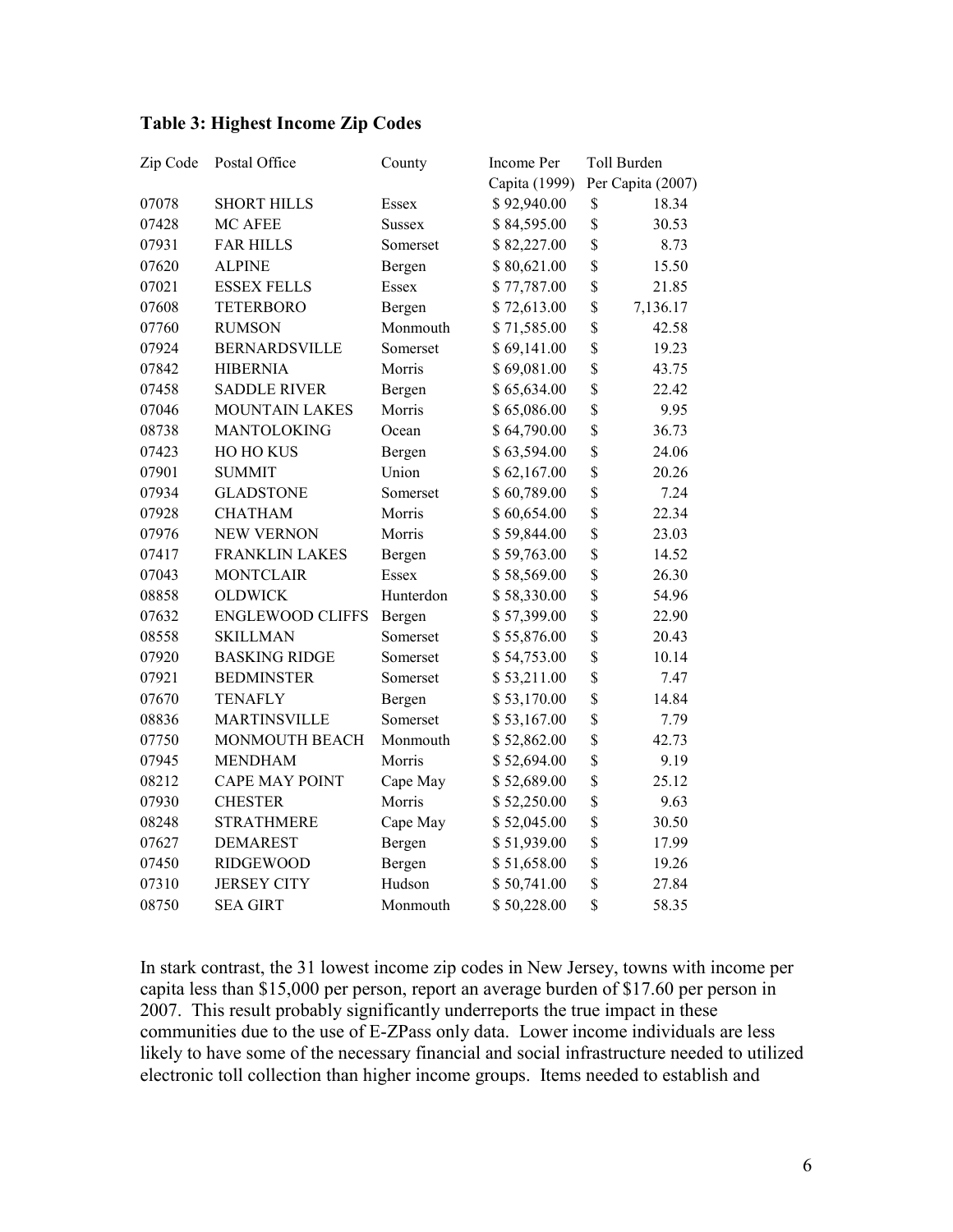maintain electronic tolling accounts such as a stable mailing address, credit or debit cards and a checking account are much less prevalent in low income communities.

We excluded Trenton (08625) – the lowest income zip code with a per capita income of \$5,458 and a burden of 244.20 per capita in the low income analysis as we believe that that zip code is a data outlier.

| Zip Code | Postal Office           | County        | Income Per              |               | Toll Burden |                   |
|----------|-------------------------|---------------|-------------------------|---------------|-------------|-------------------|
|          |                         |               |                         | Capita (1999) |             | Per Capita (2007) |
| 07112    | <b>NEWARK</b>           | Essex         | \$                      | 14,749.00     | \$          | 10.60             |
| 07106    | <b>NEWARK</b>           | Essex         | \$                      | 14,557.00     | \$          | 10.87             |
| 08901    | NEW BRUNSWICK Middlesex |               | \$                      | 14,297.00     | \$          | 15.97             |
| 07503    | <b>PATERSON</b>         | Passaic       | \$                      | 14,226.00     | \$          | 17.34             |
| 08064    | <b>NEW LISBON</b>       | Burlington    | \$                      | 14,044.00     | \$          | 26.49             |
| 08609    | <b>TRENTON</b>          | Mercer        | \$                      | 13,601.00     | \$          | 1.51              |
| 07201    | <b>ELIZABETH</b>        | Essex         | \$                      | 13,507.00     | \$          | 28.24             |
| 07104    | <b>NEWARK</b>           | Essex         | \$                      | 13,076.00     | \$          | 13.72             |
| 07513    | <b>PATERSON</b>         | Passaic       | \$                      | 12,920.00     | \$          | 8.79              |
| 07055    | <b>PASSAIC</b>          | Passaic       | \$                      | 12,877.00     | \$          | 9.04              |
| 08641    | <b>TRENTON</b>          | Burlington    | \$                      | 12,373.00     | \$          | 2.90              |
| 07522    | <b>PATERSON</b>         | Passaic       | \$                      | 12,291.00     | \$          | 4.60              |
| 07524    | <b>PATERSON</b>         | Passaic       | $\mathbf{\hat{S}}$      | 12,261.00     | \$          | 9.97              |
| 08352    | <b>ROSENHAYN</b>        | Cumberland    | $\mathbf S$             | 12,097.00     | \$          | 89.52             |
| 08346    | <b>NEWTONVILLE</b>      | Atlantic      | \$                      | 12,079.00     | \$          | 2.44              |
| 07107    | <b>NEWARK</b>           | Essex         | \$                      | 11,959.00     | \$          | 16.27             |
| 08095    | <b>WINSLOW</b>          | Camden        | \$                      | 11,955.00     | \$          | 40.04             |
| 07103    | <b>NEWARK</b>           | Essex         | \$                      | 11,837.00     | \$          | 9.07              |
| 07102    | <b>NEWARK</b>           | Essex         | \$                      | 11,770.00     | \$          | 16.85             |
| 07206    | <b>ELIZABETH</b>        | Union         | \$                      | 11,483.00     | \$          | 30.53             |
| 07108    | <b>NEWARK</b>           | Essex         | \$                      | 10,992.00     | \$          | 14.91             |
| 08104    | <b>CAMDEN</b>           | Camden        | \$                      | 10,916.00     | \$          | 3.28              |
| 08640    | <b>FORT DIX</b>         | Burlington    | \$                      | 10,536.00     | \$          | 3.43              |
| 07501    | <b>PATERSON</b>         | Passaic       | \$                      | 10,506.00     | \$          | 4.64              |
| 08105    | <b>CAMDEN</b>           | Camden        | \$                      | 10,136.00     | \$          | 1.07              |
| 08103    | <b>CAMDEN</b>           | Camden        | \$                      | 9,943.00      | \$          | 2.02              |
| 08608    | <b>TRENTON</b>          | Mercer        | \$                      | 9,800.00      | \$          | 10.92             |
| 07505    | <b>PATERSON</b>         | Passaic       | \$                      | 9,467.00      | \$          | 3.57              |
| 07114    | <b>NEWARK</b>           | Essex         | \$                      | 8,457.00      | \$          | 134.49            |
| 08102    | <b>CAMDEN</b>           | Camden        | $\overline{\mathbb{S}}$ | 7,563.00      | \$          | 1.12              |
| 08314    | <b>DELMONT</b>          | Cumberland \$ |                         | 6,844.00      | \$          | 0.26              |
| 08625    | <b>TRENTON</b>          | Mercer        | \$                      | 5,458.00      | \$          | 244.18            |

## Table 4: Lowest Income Zip Codes

#### Metric II: Share of Income Spent on Tolls

Our second form of analysis was to examine the percentage of income that was spent on tolls. As is clearly visible in Chart 2, the share of income spent on tolls varies widely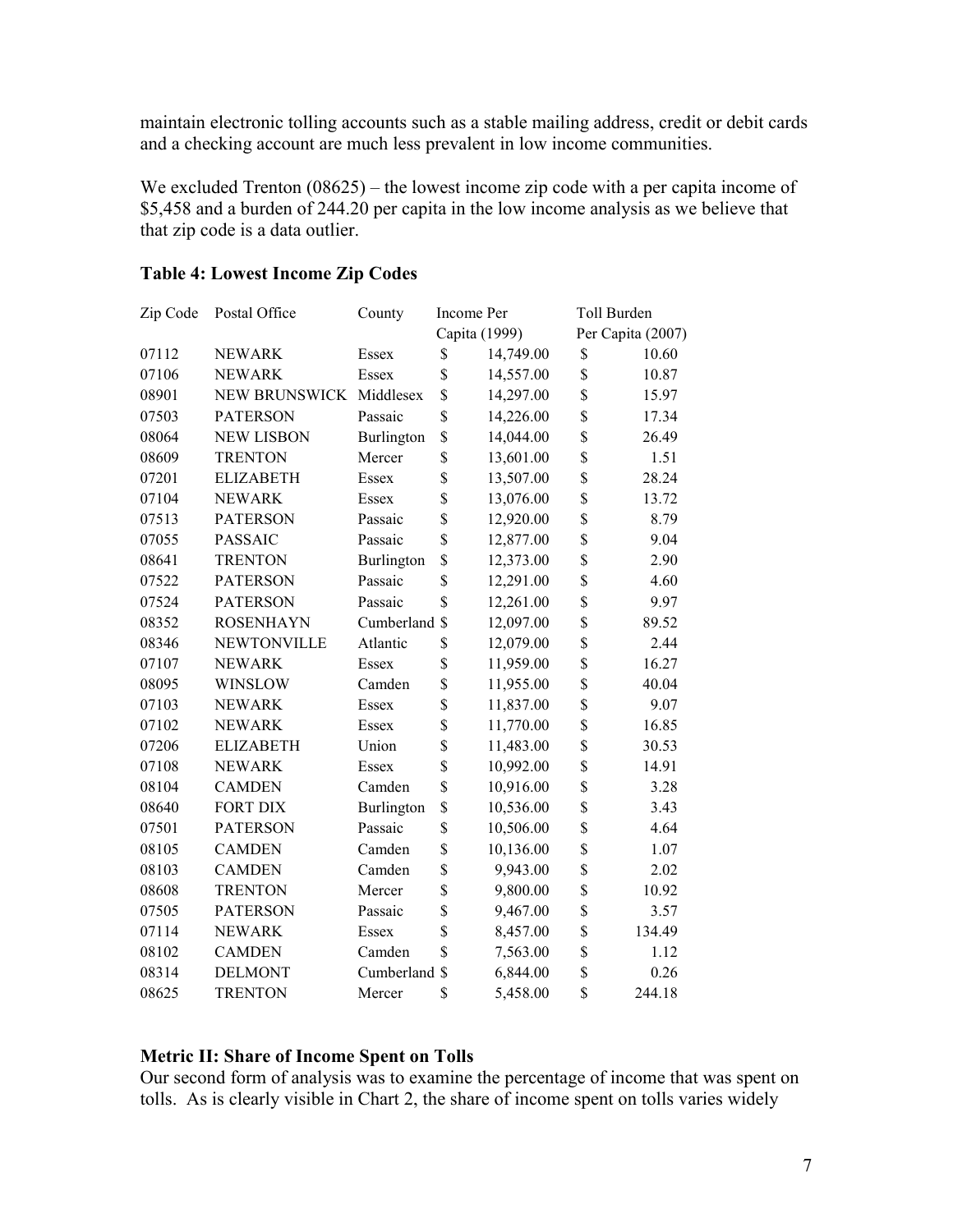among the towns, with some low income towns already spending almost 1% of their income on GSP & NJTPK tolls. These areas will experience a 788% increase in toll costs by 2022 under the proposed plan from the Governor. To what degree people in a region can alter their travel patters to adjust for these costs is still under review.



Chart 2: Income Per Capita and Percent of Income Spent on Tolls

# Metric III: Regional Equity – Maps

To further explore the regional equity of the proposed toll increases, the authors developed maps using ARCView software to study the regional equity of the proposal. In addition, we also summarized the data by postal county to observe the variation by region.

Map 1 illustrates the per capita burden at a zip code level. As is clearly observable, the regions with limited access to alternative highway services are most impacted by the tolls currently. Counties such as Middlesex, Monmouth, Ocean as well as Essex and Union counties have a disproportionate burden per person. Counties such as Warren, Sussex, Somerset and Hunterdon have relatively low burdens currently. Based on the roads selected for monetization, we expect that this regional imbalance will continue and intensify over the life of the program. In particular, the most heavily tolled county – Middlesex – is the site of the additional Route 440 toll.

In comparison, the Income Per Capita is illustrated in Map 2. Clearly the high income areas of North Central New Jersey exhibit relatively lower levels of toll burden as compared to lower income areas of Middlesex, Ocean and others.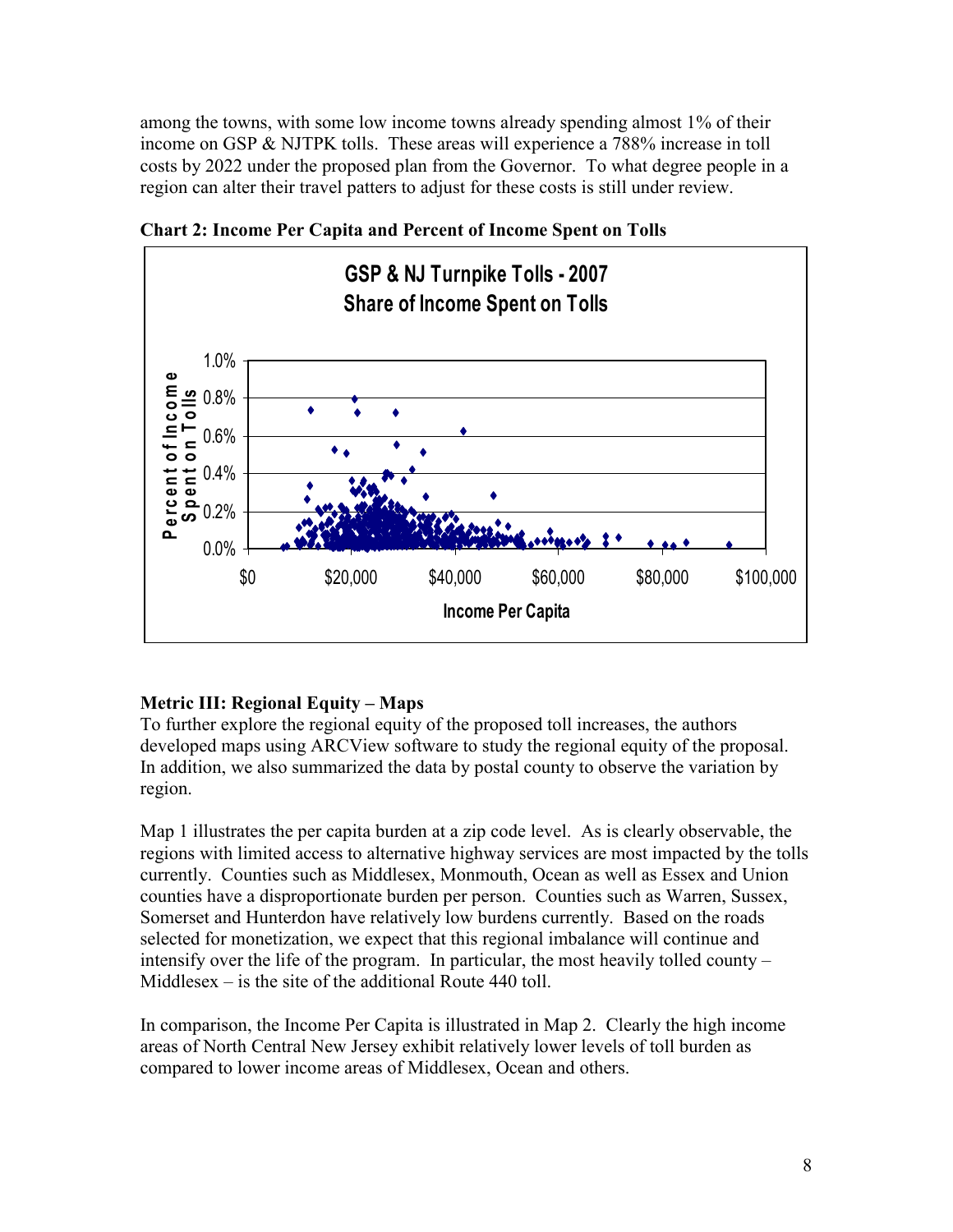Map 1: Per Capita Toll Burden by Zip Code

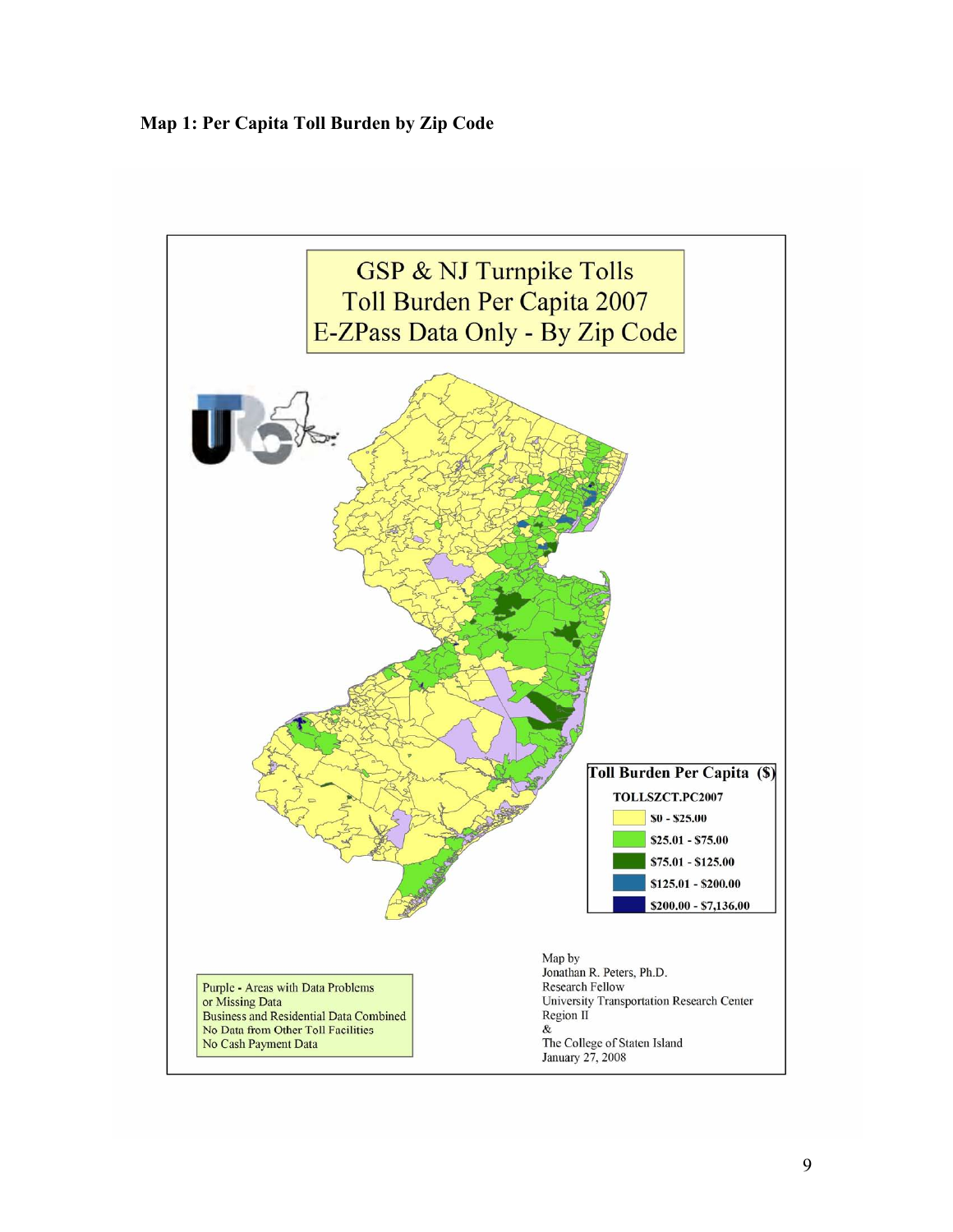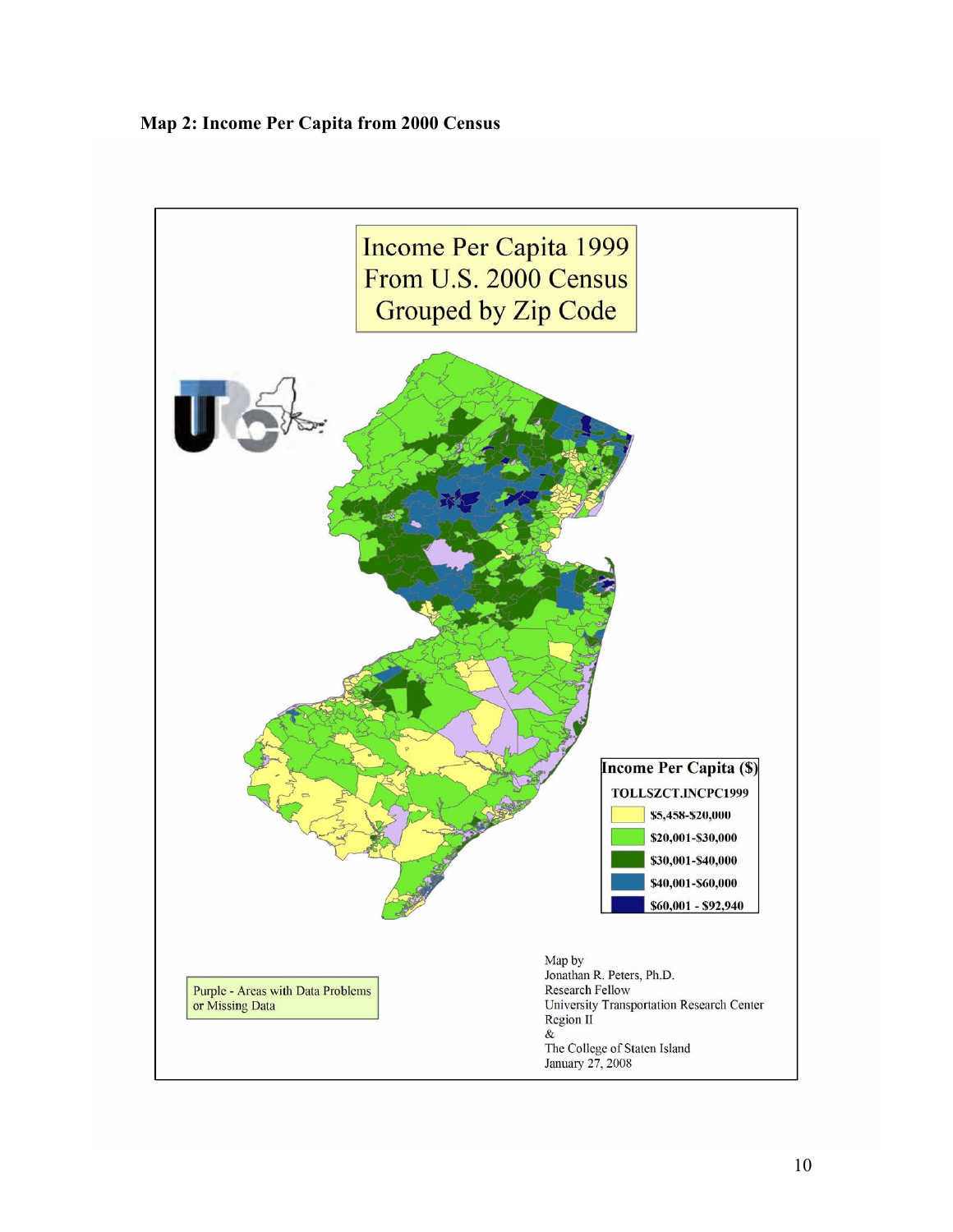## County Level Analysis

## Metric IV: Regional Equity – County Level Summary

Table 4 provides an overview of the impact by county. The county level of per capita burden varies from \$4.06 per person in Sussex County to \$47.65 per person in Middlesex county.

| Postal        | Total     | NJTP & GSP         | Total      | Housing   | Per Capita Average |        |
|---------------|-----------|--------------------|------------|-----------|--------------------|--------|
| County        | Accounts  | <b>Total Tolls</b> | Population | Units     | Burden             | Toll   |
| Atlantic      | 42,221    | \$3,080,226        | 252,646    | 113,841   | \$12.19            | \$0.74 |
| Bergen        | 148,993   | \$25,422,590       | 884,118    | 339,820   | \$28.75            | \$0.85 |
| Burlington    | 60,950    | \$8,387,403        | 413,750    | 159,067   | \$20.27            | \$1.72 |
| Camden        | 68,133    | \$4,370,652        | 524,368    | 205,385   | \$8.34             | \$1.49 |
| Cape May      | 18,645    | \$2,603,155        | 102,949    | 91,308    | \$25.29            | \$0.70 |
| Cumberland    | 6,489     | \$1,134,459        | 148,172    | 53,622    | \$7.66             | \$3.26 |
| Essex         | 111,138   | \$22,378,805       | 858,914    | 324,071   | \$26.05            | \$0.71 |
| Gloucester    | 35,505    | \$3,433,367        | 238,390    | 89,104    | \$14.40            | \$1.98 |
| Hudson        | 81,347    | \$21,229,350       | 608,975    | 240,618   | \$34.86            | \$1.25 |
| Hunterdon     | 14,459    | \$1,015,243        | 124,707    | 45,690    | \$8.14             | \$0.86 |
| Mercer        | 36,967    | \$5,707,284        | 360,704    | 136,538   | \$15.82            | \$1.15 |
| Middlesex     | 130,753   | \$35,395,840       | 742,865    | 271,362   | \$47.65            | \$1.16 |
| Monmouth      | 119,126   | \$29,177,825       | 627,911    | 245,461   | \$46.47            | \$0.70 |
| Morris        | 69,211    | \$5,914,215        | 453,104    | 168,036   | \$13.05            | \$0.76 |
| Ocean         | 102,124   | \$22,659,512       | 510,746    | 248,614   | \$44.37            | \$0.53 |
| Passaic       | 61,589    | \$8,515,850        | 500,035    | 174,209   | \$17.03            | \$0.73 |
| Salem         | 3,579     | \$435,519          | 65,226     | 26,528    | \$6.68             | \$2.30 |
| Somerset      | 41,101    | \$3,215,586        | 260,979    | 98,756    | \$12.32            | \$0.83 |
| <b>Sussex</b> | 13,663    | \$590,420          | 145,363    | 56,951    | \$4.06             | \$0.65 |
| Union         | 79,540    | \$15,616,427       | 486,201    | 179,555   | \$32.12            | \$0.81 |
| Warren        | 8,334     | \$461,335          | 103,867    | 41,661    | \$4.44             | \$0.79 |
| Total         | 1,253,867 | \$220,745,063      | 8,413,990  | 3,310,197 |                    |        |

## Table 4: GSP & NJTP Tolls and Burden By County

#### Conclusions:

The proposed monetization program represents a significant change in the burden of taxation in New Jersey. All of the data that we have reviewed has indicated that a more detailed analysis of social burden should be conducted to insure social and regional equity for this program.

The authors encourage the release of detailed toll information from the authorities so that further analysis can be completed. In addition, we encourage both the State and Federal government to conduct a social justice review of these proposals and existing toll policies.